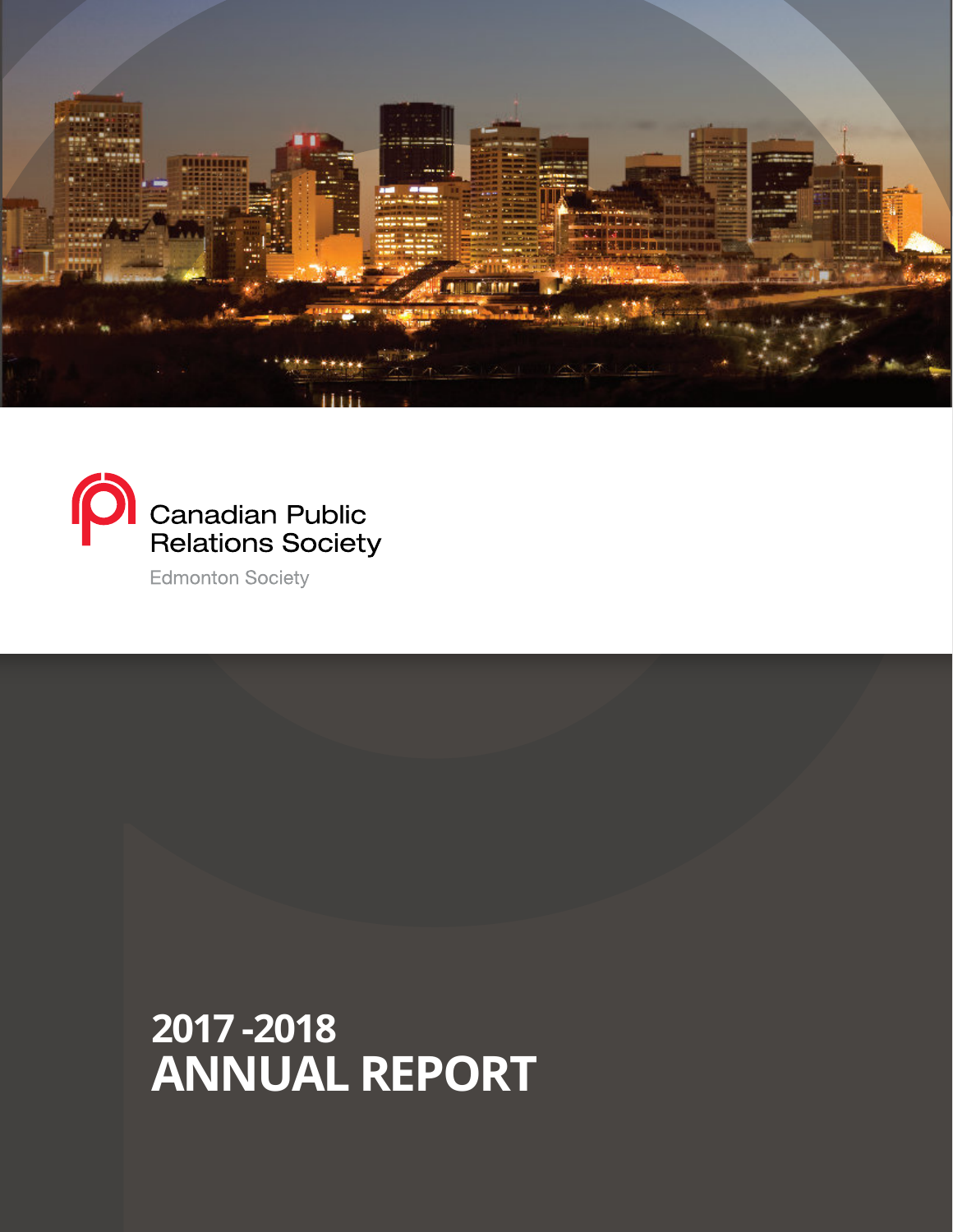# *MESSAGE FROM THE PRESIDENT: STICKING TO OUR VALUES*

As my two-year term as president of the Canadian Public Relations Society (CPRS) Edmonton draws to a close, I'd like to share some of my thoughts with you.

**THANK YOU** for showing me how easy it was to stick to the values we agreed upon as a board over the past two years. These included offering **QUALITY** experiences for our members, being a **PROFESSIONAL** society that maintains a certain standard, and being **SUPPORTIVE** so that everyone feels welcomed.

When I started out in public relations in 1999 at Lethbridge Community College I never thought I would have an opportunity to be a part of the CPRS board. I can confidently say this opportunity was because of the people who believed in me. These incredible mentors I have had along the way who have pushed me to do more, be more and expect more.

In fact, one of my favourite stories of this past year involves mentorship. I heard about a CPRS mentor who sent flowers to MacEwan to her CPRS protégé who had landed her dream job at ATB. That to me is public relations and a true demonstration of what this industry is about, **RELATIONSHIPS.**

**RELATIONSHIPS** are more important now than ever. We need to take care of each other and ourselves. One of our most well attended professional development events this year focused on mental health and how important this is in a busy industry like ours. It was a gift to be reminded to slow down, hit pause and be mindful.



We also learned a great deal from one of Alberta's best, Peggy Garritty, on the importance of starting with **WHY**. In taking on the president role and volunteering on the CPRS board for the past eight years my **WHY** has been YOU. To me it is about building community, forging relationships, mentoring protégés and absorbing and learning from what a significant and impactful communications network we have in Edmonton.

It's with mixed feelings that I share that we are losing Melissa Pennell who is moving on to other opportunities. Melissa is one board member who can tackle any role single-handedly. Melissa has been the champion behind too many events to count and her professional and reliable approach will be dearly missed. Thank you for all your heavy lifting Melissa.

We are saying goodbye this year to Dan VanKeeken, who finishes his term as past president. Dan has been a solid backbone of the CPRS board for eight years. He is a man of many talents and always believes in the underdog. Dan's leadership and dedication to CPRS Edmonton had a very positive impact on board recruitment, and he is one of the cheerleaders who helped Edmonton secure the National Conference for 2019.

My passion will not slow down as I take on the leadership role as the Local Advisory Chair of this year's National CPRS Conference to be hosted at the brandnew Edmonton JW Marriot. Entitled, *Evolving Expectations*, we landed on this theme to encapsulate how much the expectation on us as communicators has grown. We will see upwards of 500 communicators from across Canada descend on our energized city. I encourage you to join me in welcoming our CPRS colleagues from coast to coast.

I am now passing the torch to the very capable and engaging Josie Hammond-Thrasher and I know she will pull you in with her magic.

### See you at *Evolving Expectations 2019*.

Yours in Public Relations,

Cecilia Bloxom, APR, ABC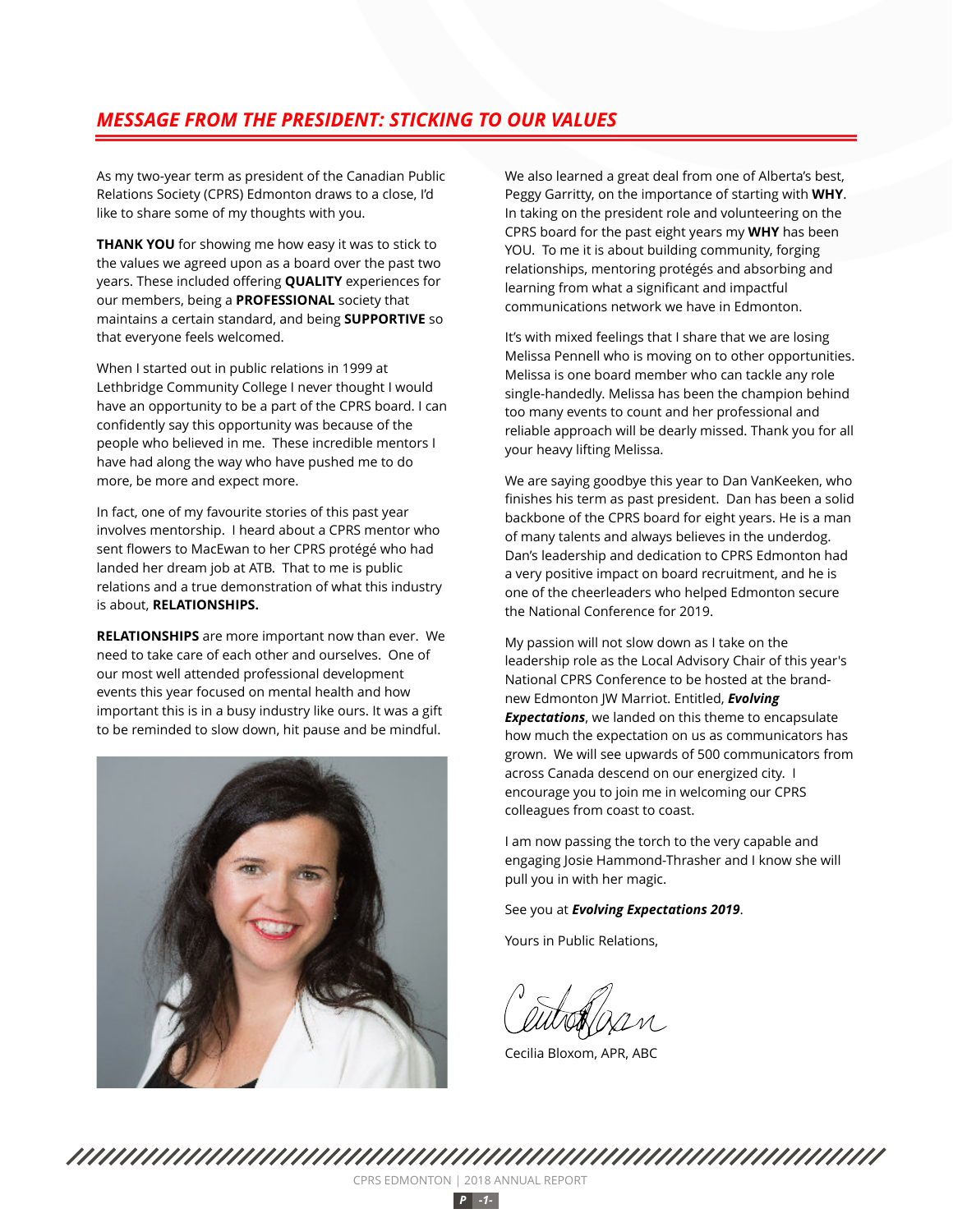# *MENTORSHIP PROGRAM - 5 YEARS IN THE MAKING*

Now in its fifth year, the CPRS Mentorship program continues to influence and shape the careers of Edmonton communicators. It is an invaluable part of our CPRS chapter that connects community members, facilitates the exchange of knowledge and introduces new experiences to junior and senior practitioners. This year, we are proud of the success we have achieved and the lessons we learned along the way.

One of the greatest challenges we experienced this year was a sudden change in the program's leadership in mid-October. Due to unavoidable circumstances, the portfolio chair stepped down. In his place, two of our board members, Mikiko Van Horn and Marjorie Henderson, stepped forward to lead this portfolio, pairing applicants and facilitating first meetings.

Despite the odds and the late start date, the mentorship program started in the new year and has been an overall success. It was truly a great learning experience for the board, as the portfolio was lead for the first time by cochairs, along with the support of volunteers.

Boasting 20 participants, the ten pairings have reported thorough enjoyment of the program and the career support they have been given. Each individual in a pairing benefits from participating in the mentorship program.

For mentors, the program is the chance for them to give back to our local public relations community and help shape the future leaders of our profession. We often hear from our mentors that the program provides them with a renewed sense of purpose and perspective. While working with a protégés, mentors also have the opportunity to support a new talented colleague—one with whom the mentor may collaborate for years to come. It has fostered many significant relationships between many protégés and mentors, over the past five years.

Protégés received invaluable insight into the communications field and often remain in touch with their mentors over the duration of their careers. Feedback given to us from participants indicated that they felt comfortable having open, honest conversations and received exceptional job-related support.

It is with tremendous gratitude that we acknowledge our returning volunteer, Lauren Arscott. She has been both dependable and generous with her time in supporting CPRS. We thank her for her commitment to the society. We would also like to extend our thanks to both the new and returning mentors and our protégés--without you, this program would not be possible.

*- Marjorie Henderson*



## **CPRS EDMONTON LEADERSHIP**

| <b>Cecilia Bloxom, APR</b> | <b>Tadra Boulton, APR</b>     |
|----------------------------|-------------------------------|
| President                  | <b>Accredidation Chair</b>    |
| <b>Melissa Pennell</b>     | <b>Josie Hammond-Thrasher</b> |
| <b>President - Elect</b>   | <b>Membership Chair</b>       |
| Dan Vankeeken, APR         | <b>Mary McIntyre</b>          |
| <b>Past President</b>      | <b>Programming Chair</b>      |
| <b>Catherine Hoac</b>      | <b>Sonya Jongsma-Knauss</b>   |
| <b>Treasurer</b>           | <b>Communication Co-Chair</b> |
| <b>Marjorie Henderson</b>  | <b>Halle Hochachka</b>        |
| Secretary, Mentorship and  | <b>Communication Co-Chair</b> |

**Mikiko Van Horn** Mentorship Co-Chair

Education Chair

CPRS EDMONTON | 2018 ANNUAL REPORT

*P -2-*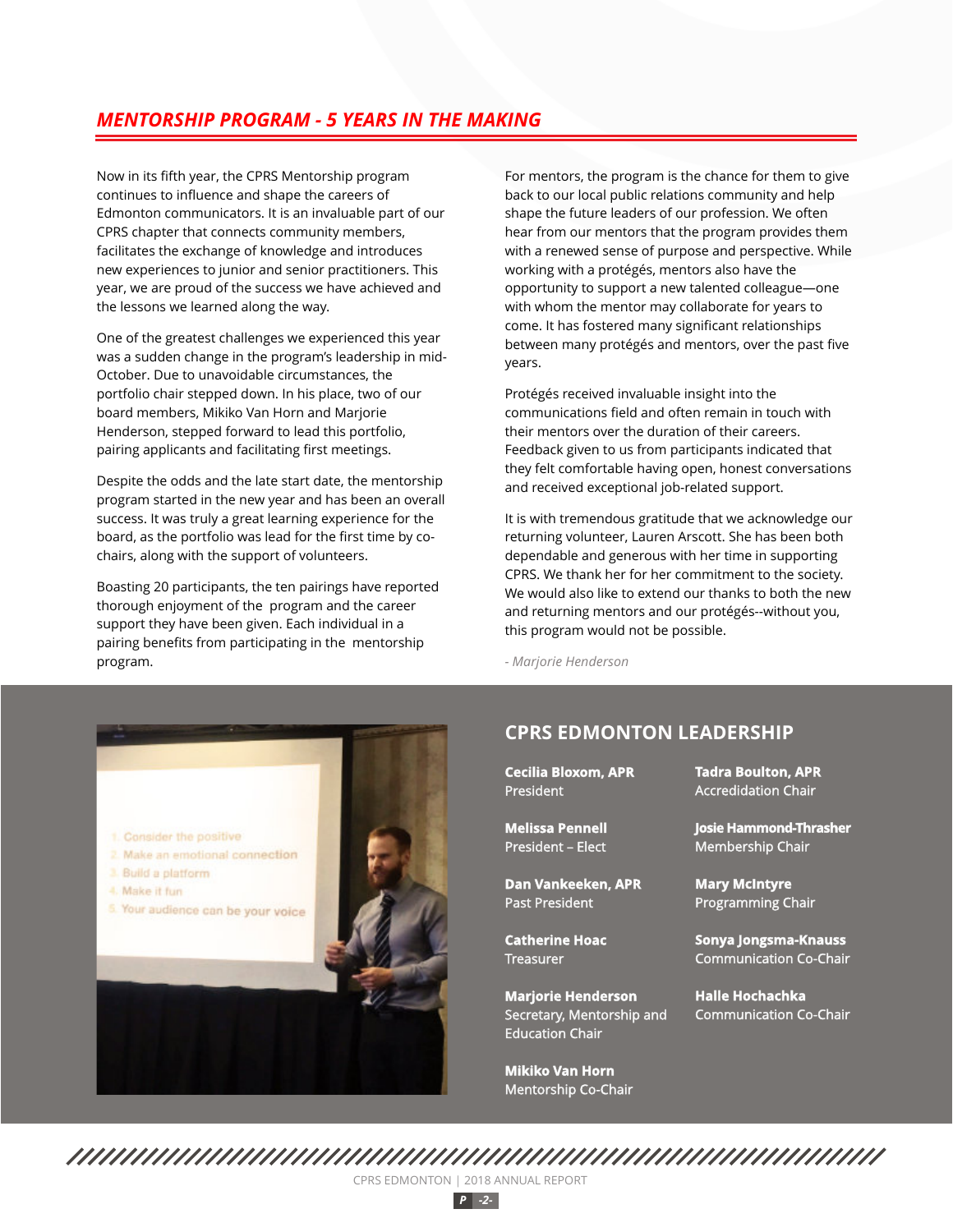# *ACCREDITATION MAKES A DIFFERENCE STEADY MEMBERSHIP*

Accreditation is a voluntary certification program for public relations professionals that is administered by the Canadian Public Relations Society and identifies practitioners who have depth of experience and competence in the professional practice of public relations.

The program involves a rigorous evaluation of the skills and competencies needed to practice public relations at a senior executive level and establishes standards for professional practice. It measures experience and strategic thinking, not specific academic knowledge; however, it is necessary to have a foundation of knowledge of public relations theory and policy issues to achieve accreditation.

The CPRS Edmonton Chapter Accreditation Chair supports public relations professionals who are interested in pursuing Accreditation. Support is available to those who are just curious and have questions, with the application process, studying and exam preparation.

Candidates must self-identify to the chair once they have been accepted. Candidates may choose to study on their own, connect with webinars and resources offered through the national office and website or work with the Accreditation Chair who can offer support by arranging study groups or offering one-on-one sessions.

Two practitioners from Edmonton added APR to their credentials in 2017. Congratulations to Carrie Rosa, APR and Crystal Komanchuk, APR. There are four candidates from the Edmonton Chapter qualified in 2018.

Are you ready to pursue Accreditation? Visit cprs.ca/accreditation for information and to check out the self-assessment tool.

*- Tadra Boulton*

### **TO APPLY FOR ACCREDITATION, YOU MUST:**

- Be a member in good standing with the **-** Society
- Be employed full-time in a public relations position for at least five years **-**
- Spend at least half your professional time involved in public relations. **-**

CPRS Edmonton's focus on boosting careers by providing lively networking mixers, strategic and tactical professional development opportunities, a one-on-one mentorship program, and regular career listings, has distinguished us within the profession. As always, we experience fluctuations in Student, Associate, and Affiliate membership from year-to-year. However, our full membership has remained extraordinarily steady over the last decade.

| <b>CURRENT MEMBERS</b> | 127 |  |
|------------------------|-----|--|
| <b>LAPSED MEMBERS</b>  | 25  |  |
| STUDENT MEMBERS        | 26  |  |

Our distinguished ranks include 28 Accredited Public Relations (APR) professionals, three Life Members and five members of the CPRS College of Fellows (FCPRS). More than 50 per cent of our members are senior-level practitioners with 10+ years of experience in the profession.

PR practitioners that have been a member for three years and have been engaged on a national level will likely remain a member for their entire career. In other words, CPRS Edmonton's stability increases as we encourage more of you to become APRs, award-winners, conference presenters and committee volunteers.

I had the privilege of serving on behalf of CPRS Edmonton as the mock client for Sherrell Steele's Communications Research and Internal Communications classes at Grant MacEwan University this year. We tasked the students with the organizational challenge of figuring out how to best attract and retain Student members, and how to best engage and communicate with Full members. It will come as no surprise to the many MacEwan grads in our ranks that the calibre of communications plans and proposed solutions was exceptional. I look forward to working with the board this year to implement many of the students' suggestions for increasing our focus and efforts on member retention, new member recruitment and lapsed member renewal. Our huge thanks go to Sherrell, her students and MacEwan for the opportunity!

We need your help as we continue to build a strong and vibrant local chapter. Visit cprs.ca/membership/benefits to learn about the CPRS Membership Referral Program, which offers a \$100 credit for each new referral that's approved for full membership. You can use credits towards national programs, accreditation, membership renewal fees and more. *- Josie Hammond-Thrasher*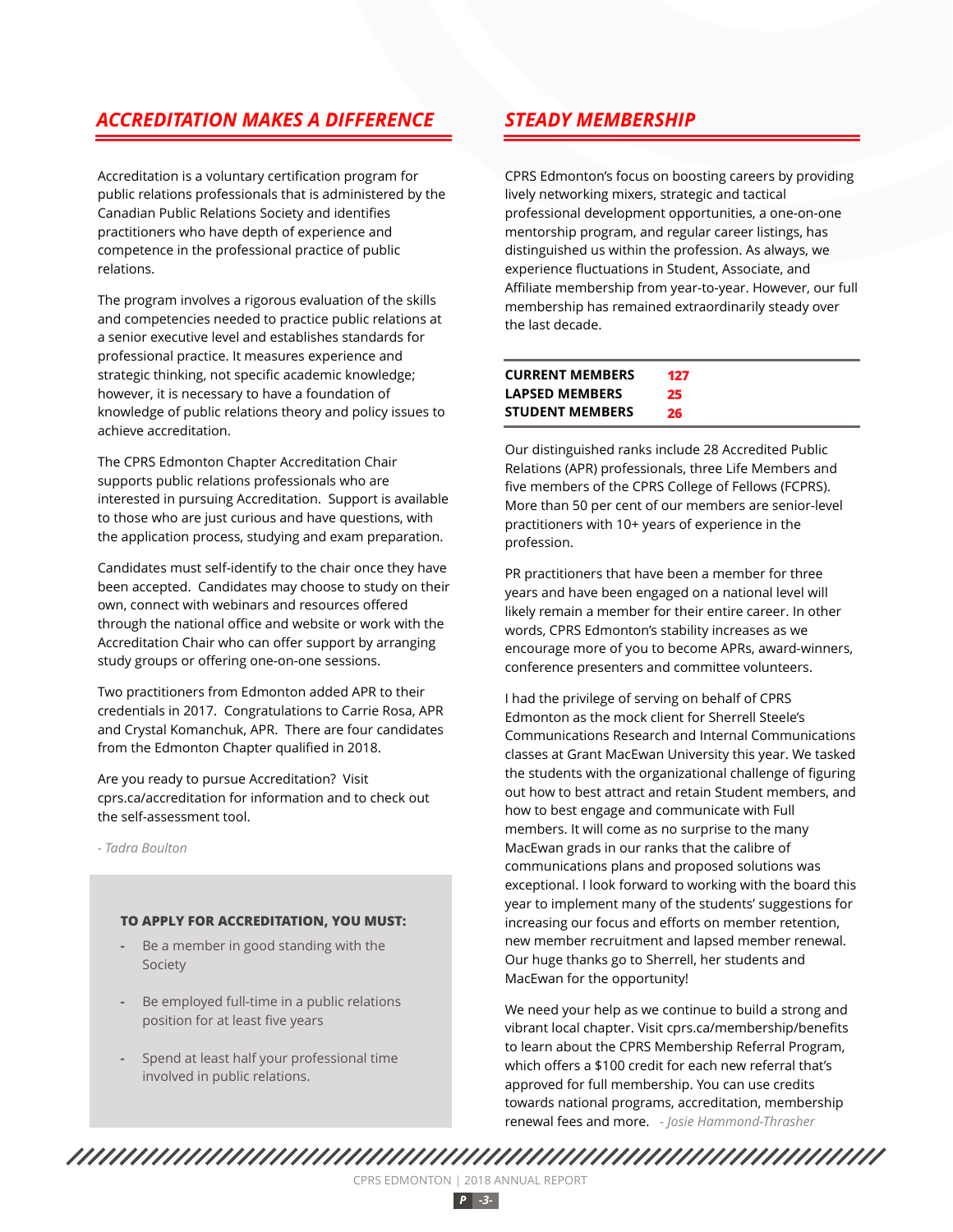

*CPRS Edmonton Board in May 2017 (left to right): Mikiko Van Horn, Tadra Boulton, Cecilia Bloxom, Melissa Pennell, Catherine Hoac, Mary McIntyre, Josie Hammond-Thrasher, Marjorie Henderson, Shiva Kumar, Sonya Jongsma-Knauss, Halle Hochachka*

## *CONNECT IN SO MANY WAYS WITH CPRS EDMONTON*

Communication is the basis of all good relationships, both personal and professional. As professional communicators, the members of the CPRS Edmonton board hold ourselves responsible to provide a high level of dialogue and interaction with our members, and we do that in a variety of ways. We interact with members on a variety of digital media platforms, along with inperson networking and professional development luncheons.

The CPRS website, http://cprsedmonton.ca, features job postings sent from employers around the greater Edmonton region. We also share these on social media as a service to our members and to local companies, helping connect PR professionals to workplace needs.

We also communicate via email, our website, and social media about each month's professional development luncheon. We have had some sold-out luncheons this year, including one that really seemed to resonate with members, "Working Minds: Maintaining Mental Health in the Workplace."

As we move into 2018/19, CPRS Edmonton remains committed to open,

timely, two-way communication with our members. As we strive to advance PR in our city and beyond, we welcome any and all feedback, suggestions or ideas you may have about how we communicate with you. Feel free to reach out to us. *- Sonya Jongsma-Knauss*

## **communications@cprsedmonton.ca**

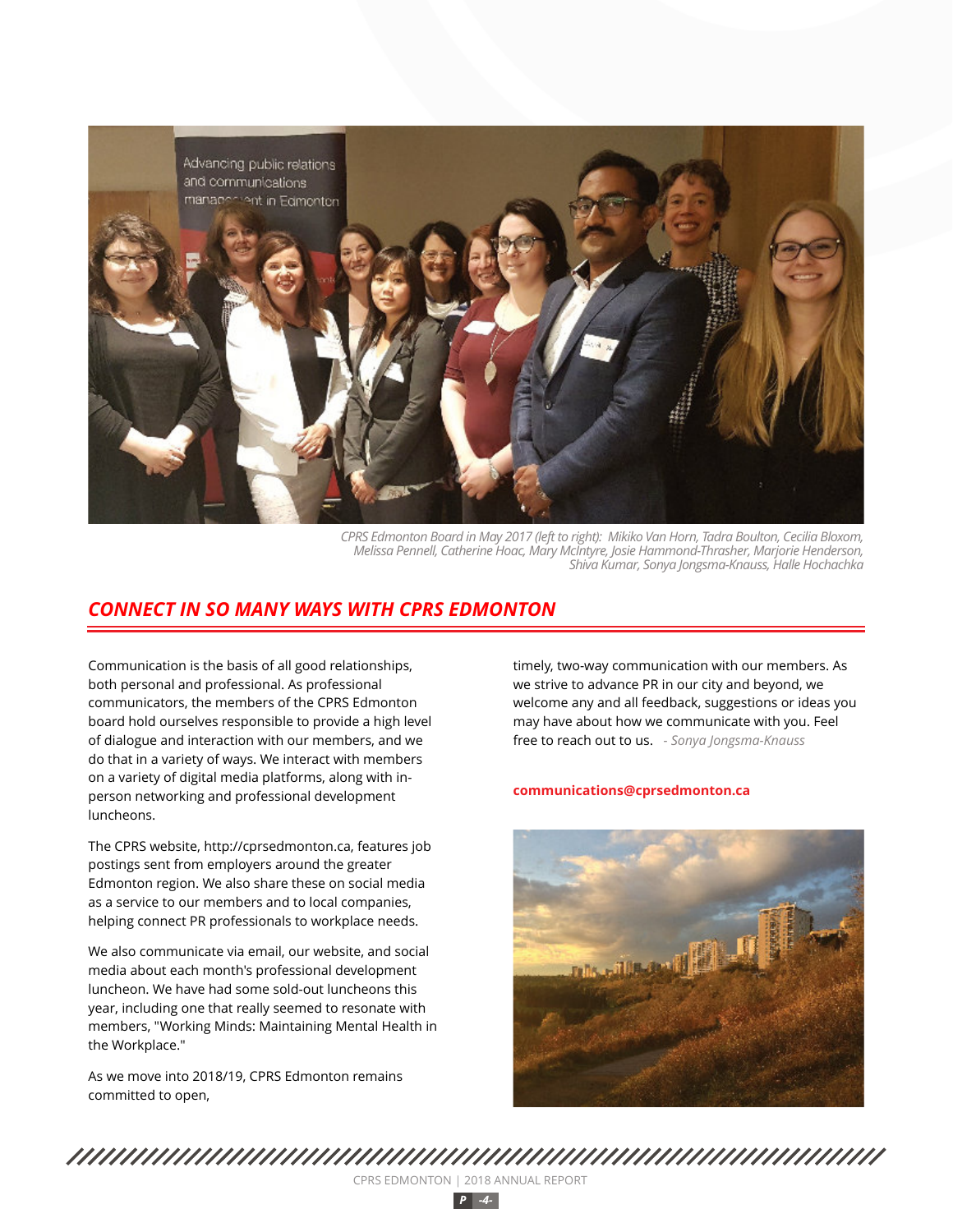# *2017-2018 PROFESSIONAL DEVELOPMENT SESSIONS*

| <b>ROOFTOP PATIO</b><br><b>FALL MIXER</b>                                                                                                        | <b>SEPTEMBER 13, 2017</b>                                                                                     |                          |
|--------------------------------------------------------------------------------------------------------------------------------------------------|---------------------------------------------------------------------------------------------------------------|--------------------------|
| <b>I HATE NETWORKING</b><br>(BUT I STILL NEED A GOOD<br><b>NETWORK!)</b>                                                                         | <b>NADINE RIOPEL: author and</b><br>creator of the we hate networking<br>club monthly meeting group           | <b>OCTOBER 20, 2017</b>  |
| <b>REAL EMOTION IN</b><br><b>REAL TIME</b><br><b>HOW TO MANAGE CHALLENGING</b><br><b>SITUATIONS AND BUILD</b><br><b>PRODUCTIVE CONVERSATIONS</b> | <b>CATRIN OWEN: CEO Calder</b><br><b>Bateman Communications</b>                                               | <b>NOVEMBER 17, 2017</b> |
| <b>JINGLE, MIX &amp; MINGLE</b>                                                                                                                  | <b>DECEMBER 7, 2017</b>                                                                                       |                          |
| <b>WORKING MINDS:</b><br><b>MAINTAING MENTAL HEALTH IN</b><br><b>THE WORKPLACE</b>                                                               | <b>DAVID GRAUWILER: Executive</b><br>Director, Alberta Division, Canadian<br><b>Mental Health Association</b> | <b>JANUARY 20, 2018</b>  |
| <b>REPUTATION AND</b><br><b>BRAND:</b><br><b>STRATEGIC PLANNING IN</b><br><b>COMMUNICATIONS</b>                                                  | <b>PEGGY GARRITTY: Cheif</b><br>Reputation and Brand Officer, ATB                                             | <b>FEBRUARY 16, 2018</b> |
| <b>PUBLIC RELATIONS</b><br><b>AND NEWS MEDIA:</b><br><b>NAVIGATING THE LANDSCAPE</b>                                                             | <b>ROB MCANALLY:</b><br>Managing Editor, CTV<br><b>TIM SPELLISCY: Former VP, Global</b>                       | <b>MARCH 16, 2017</b>    |
| <b>BUILDING A SOCIAL</b><br><b>MARKETING</b><br><b>CAMPAIGN</b>                                                                                  | <b>GEOFF GRIMBLE: DDB Edmonton</b><br><b>World Wide Communications</b><br>Group                               | <b>APRIL 20, 2018</b>    |
| <b>AGM</b><br>& STORYTELLING IN HEALTH CARE                                                                                                      | <b>DR. VERNA YIU: President and CEO</b><br>of Alberta Health Services                                         | MAY 18, 2018             |

*- Mary McIntyre*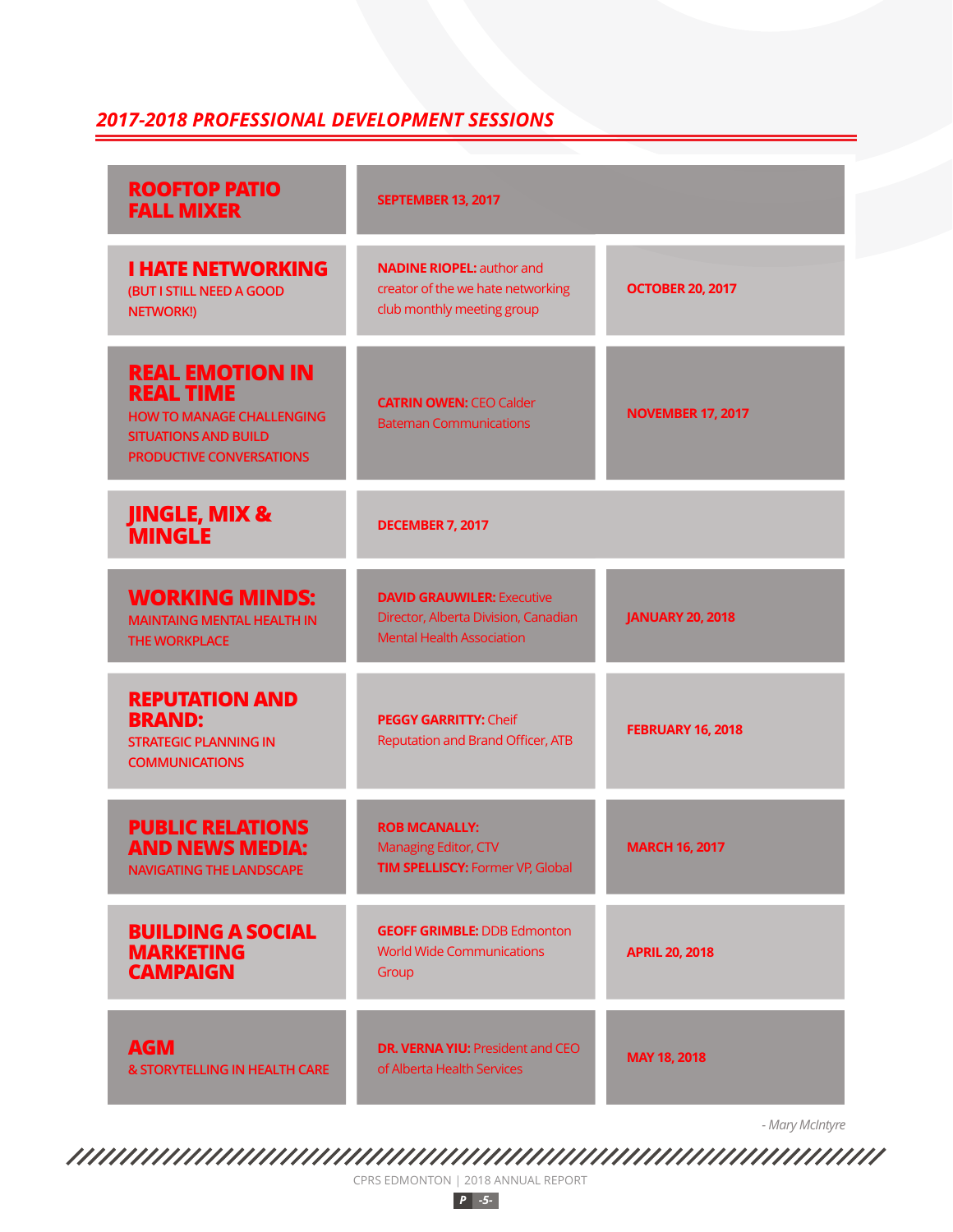# *MANY OPPORTUNITIES FOR PROFESSIONAL GROWTH*

Our local communication and public relations experts ensure our members have multiple and varied opportunities to learn, grow and further develop their skills. Our experts volunteer their time and share their knowledge in our professional development sessions. This provides public relations' students and our members with learning opportunities that help them stay abreast of industry practices and trends, gain experience and identify opportunities for growth.

Attendees also include non-members who have a professional interest in the guest speaker activities. We saw over 200 attend in the first seven events with two more sessions to come.

Our volunteer guest speakers hailed from a wide variety of subject fields, service areas and interdisciplinary groups. During the 2017–18 season, we hosted two seasonal events and seven professional development sessions. Our diverse topics drew in public relations and marketing professionals who ranged from generalist to specialist and junior to seasoned. Our guest speakers

shared their expertise in the following sessions: I hate networking (but I still need a good network!); Real emotion in real time: How to manage challenging situations and build productive conversations;

Working minds – maintaining mental health in the workplace; Reputation and Brand: Strategic Planning in Communications; Public relations and news media: navigating the new landscape; Building a Social Marketing campaign and Storytelling in health care.

We are grateful to receive our attendees' feedback. It provides valuable input for future topics and helps us provide relevant sessions as we move forward.

*- Mary McIntyre and Mikiko Van Horn*



*P -6-*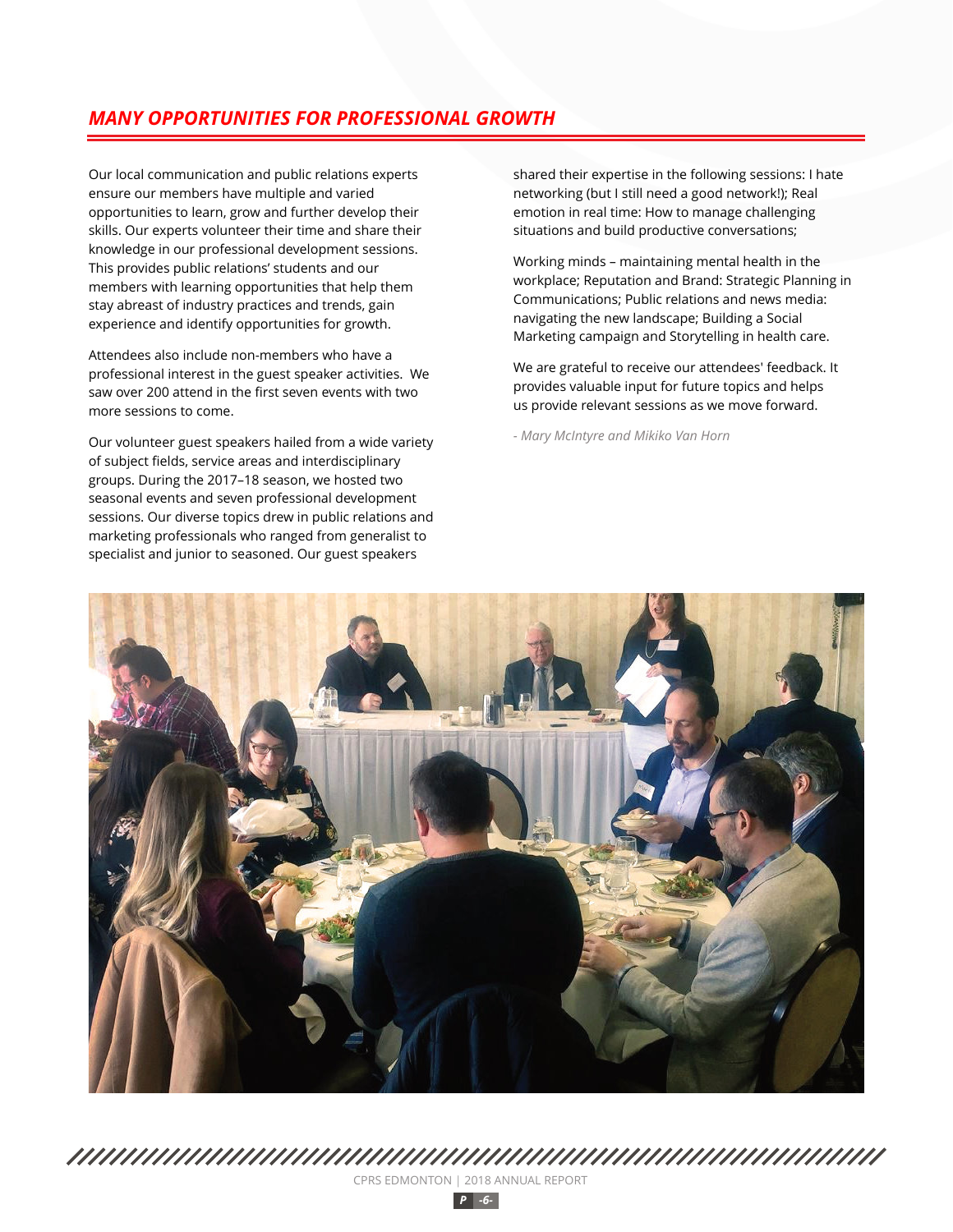# *2018 AUDITED FINANCIAL STATEMENTS*

|                                          | 2018     | 2017     |
|------------------------------------------|----------|----------|
| <b>ASSETS</b>                            |          |          |
| <b>CURRENT</b>                           |          |          |
| Cash                                     | 33,489   | 34,743   |
| Accounts receivable                      | 109      |          |
| Goods and services tax recoverable       | 372      | 272      |
|                                          | \$33,970 | \$35,015 |
| <b>LIABILITIES AND NET ASSETS</b>        |          |          |
| <b>CURRENT</b>                           |          |          |
| Accounts payable and accrued liabilities | 3,579    | 1,801    |
| <b>NET ASSETS - UNRESTRICTED</b>         | 30,391   | 33,214   |
|                                          | \$33,970 | \$35,015 |

|                                             | 2018           | 2017       |
|---------------------------------------------|----------------|------------|
| <b>REVENUE</b>                              |                |            |
| Professional development events             | \$13,454       | \$8,443    |
| Membership dues                             | 4,287          | 6,272      |
| Student memberships                         | 1,657          | 1,950      |
|                                             | \$19,398       | 16,665     |
| <b>EXPENSES</b>                             |                |            |
| Professional development                    | 15,087         | 13,697     |
| Professional fees                           | 1,800          | 1,800      |
| Executive meetings and travel               | 1,728          | 126        |
| Communication                               | 1,596          | 1,403      |
| Insurance                                   | 1,510          | 1,891      |
| Office and administration                   | 475            | 275        |
| Mentorship program                          | 23             |            |
| Bank charges                                | $\overline{2}$ | 17         |
|                                             | \$22,221       | 19,209     |
| <b>DEFICIENCY OF REVENUES OVER EXPENSES</b> | \$ (2,823)     | \$ (2,544) |

*- Catherine Hoac*